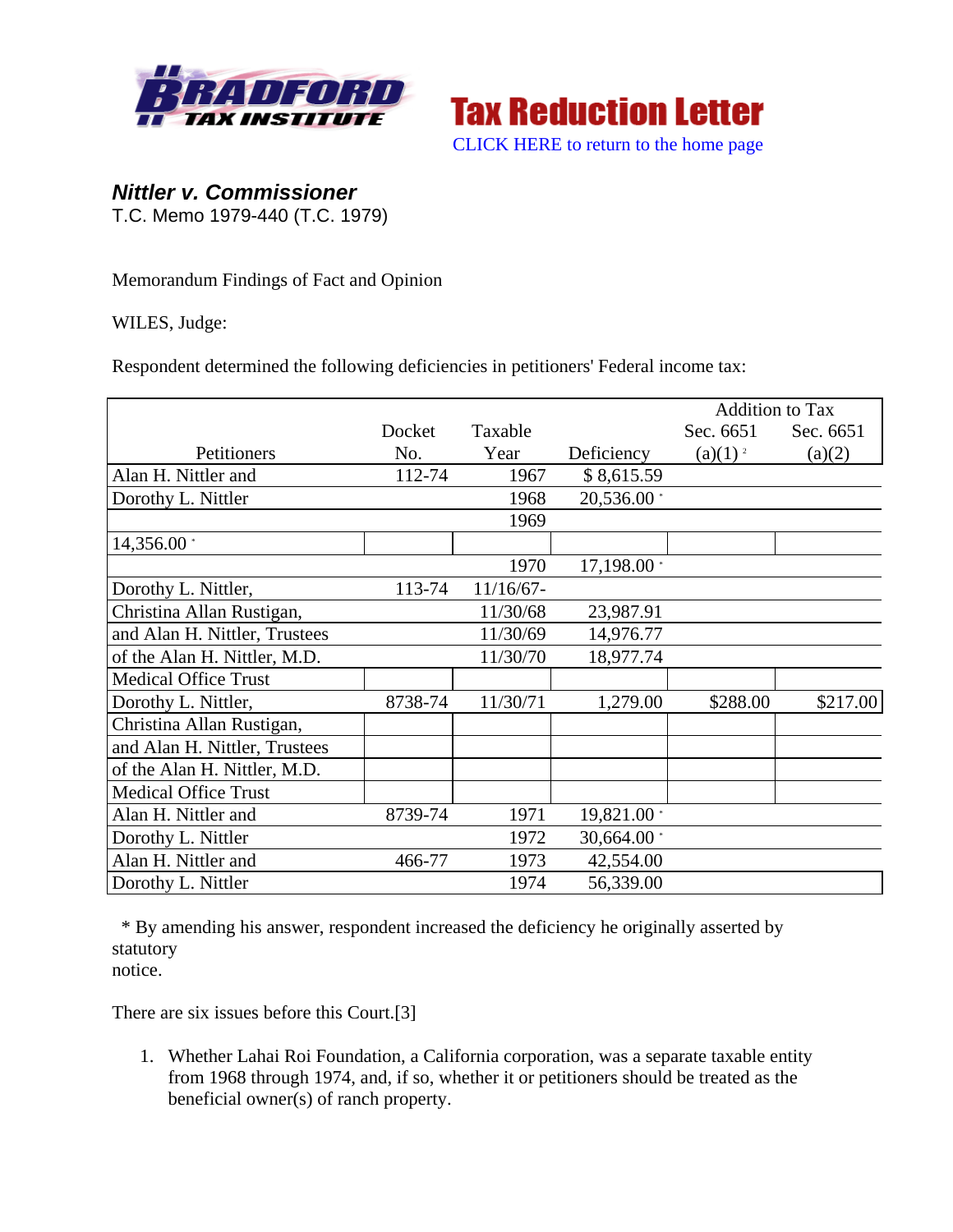- 2. Whether Alan H. Nittler's transfer of his medical practice to the Alan H. Nittler, M.D. Medical Office Trust was an assignment of income taxable to him as an individual.
- 3. Whether Lahai Roi Foundation or the Alan H. Nittler, M.D. Medical Office Trust qualify as a tax-exempt organization within section  $501(c)(3)$  and, if so, whether petitioners or the Alan H. Nittler, M.D. Medical Office Trust are entitled to deductions under section 170 for contributions made to one or both organizations.
- 4. Whether Dorothy L. Nittler was engaged in the activity of horsebreeding for profit during the years at issue.
- 5. The amount of business expense deductions petitioners are entitled to for the taxable years at issue.
- 6. Whether section  $6651(a)(1)$  and (2) penalties should be imposed on the Alan H. Nittler, M.D. Medical Office Trust.

## **Findings of Fact**

Some of the facts have been stipulated and are found accordingly.

Alan H. Nittler and Dorothy L. Nittler (hereinafter petitioners), husband and wife, resided in Aptos, California, when they filed their 1967 return with the District Director at San Francisco, California; their 1968, 1969, 1970 and 1971 returns with the Western Service Center at Ogden, Utah; their 1972, 1973 and 1974 returns with the Internal Revenue Service Center at Fresno, California; and when they filed their petitions in this case.

Dorothy L. Nittler, Christina Allan Rustigan, and Alan H. Nittler, Trustees of the Alan H. Nittler, M.D. Medical Office Trust (hereinafter Medical Office Trust), are petitioners on behalf of the trust. The Medical Office Trust had its principal office in Santa Cruz, California, when returns were filed on its behalf with the Western Service Center at Ogden, Utah, for its fiscal years 1968, 1969, 1970 and 1971 and when the petitions were filed in this case.

Alan H. Nittler, M.D. (hereinafter Dr. Nittler), is a physician who practices nutritional medicine. On December 12, 1960, petitioners purchased approximately 76 acres of land in Aptos, California (hereinafter ranch), part of which was an apple orchard. Beginning in 1967, petitioners improved the ranch by building a ranch-style residence, a caretaker's house, barns, horse stalls and various other secondary structures. From 1960 through approximately 1967, petitioners had one full-time employee, Manuel A. Padilla, and hired three part-time employees at various times throughout this period to assist them in maintaining the ranch and in caring for the apple orchard.

Facts Relating to Issues 1 Through 3 Early in 1967, Dr. Nittler contacted Edward Zimmel, a San Jose life insurance salesman, about tax planning ideas. As part of Mr. Zimmel's tax planning, he contacted Estate Protection Service which drafted the instrument creating the Family Circle Trust. Petitioners executed the instrument on February 7, 1967, without consulting an attorney. The instrument creating the trust was revocable and designated Dorothy L. Nittler as trustor; Dr. Nittler, Dorothy L. Nittler, and Christina Allan Rustigan as trustees; and petitioners' three daughters as beneficiaries. Petitioners transferred their office building located at 113 Vine Street,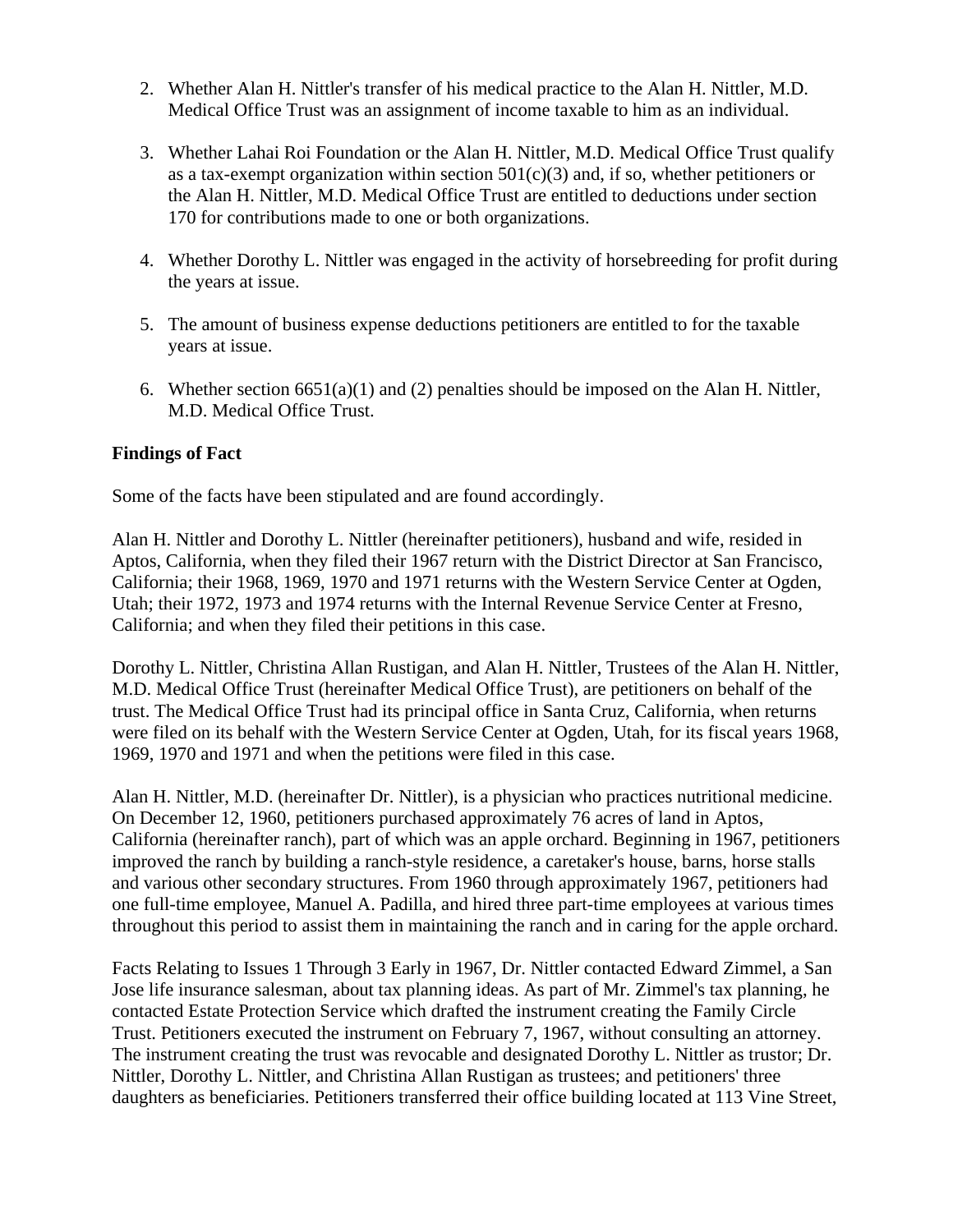Santa Cruz, California (hereinafter Vine Street property), and certain stocks and bonds to the Family Circle Trust. On August 29, 1967, petitioners amended the trust to make it irrevocable. Dorothy L. Nittler, as trustor, also surrendered any and all rights to alter, amend, or revoke the trust instrument except for appointing a successor trustee in the event of Dr. Nittler's death.

Later in 1967, Dr. Nittler hired George Nicoladze for additional tax planning. Nicoladze was an employee of Crown Trust Foundation which was in the business of promoting foundations for the Christian Church. He directed an attorney, retained by the Crown Trust Foundation, to draft an instrument creating the Alan H. Nittler, M.D. Medical Office Trust (Medical Office Trust). The trust was executed on November 15, 1967, and designated Dorothy L. Nittler, Christina Allan Rustigan, and Dr. Nittler as trustees.

The Medical Office Trust was dedicated to the "welfare of humanity" and was terminable by the unanimous vote of the trustees. Pursuant to the trust instrument, Dr. Nittler transferred his medical practice to the Medical Office Trust. The transfer was conditioned on the trust receiving tax-exempt status from the Internal Revenue Service. If tax-exempt status was denied, the trust would automatically terminate and all trust assets would revert to the grantor.

The trust instrument further provided that the trust would engage the services of Dr. Nittler, pay him a fee to provide him with a subsistence level of living, and distribute the balance to foundations dedicated to nutritional research and medical services selected by the trustees. The Medical Office Trust rented office space, where Dr. Nittler could render his services, from the Family Circle Trust. On September 24, 1968, the Internal Revenue Service denied the Medical Office Trust tax-exempt status.

In furtherance of their tax planning, on March 6, 1968, petitioners executed and had notarized articles of incorporation for Lahai Roi Foundation (hereinafter "LRF"). Although adopted in March 1968, LRF's articles of incorporation were not filed with the State of California until April 25, 1969. LRF has remained a corporation in good standing under California law ever since that time.

LRF's articles declare that it is dedicated to medical and scientific research and state the corporation's purposes and powers as follows:

- 1. To receive and administer any other property from any person and to hold, manage, administer and control any and all property hereafter acquired by purchase or otherwise;
- 2. To purchase, lease from others, and otherwise acquire, sell, convey, transfer, lease to others and otherwise dispose of, mortgage or otherwise encumber real or personal property;
- 3. To borrow or lend money \* \* \*; and generally to transact and carry on any other business \* \* \*.

LRF's articles contain no provision for, or any reference to, an agency agreement with petitioners or anyone else.

The Board of Directors of LRF held its first meeting on March 26, 1968, at which time it adopted bylaws and elected officers. The officers elected were: Dr. Nittler, president; Dorothy L. Nittler,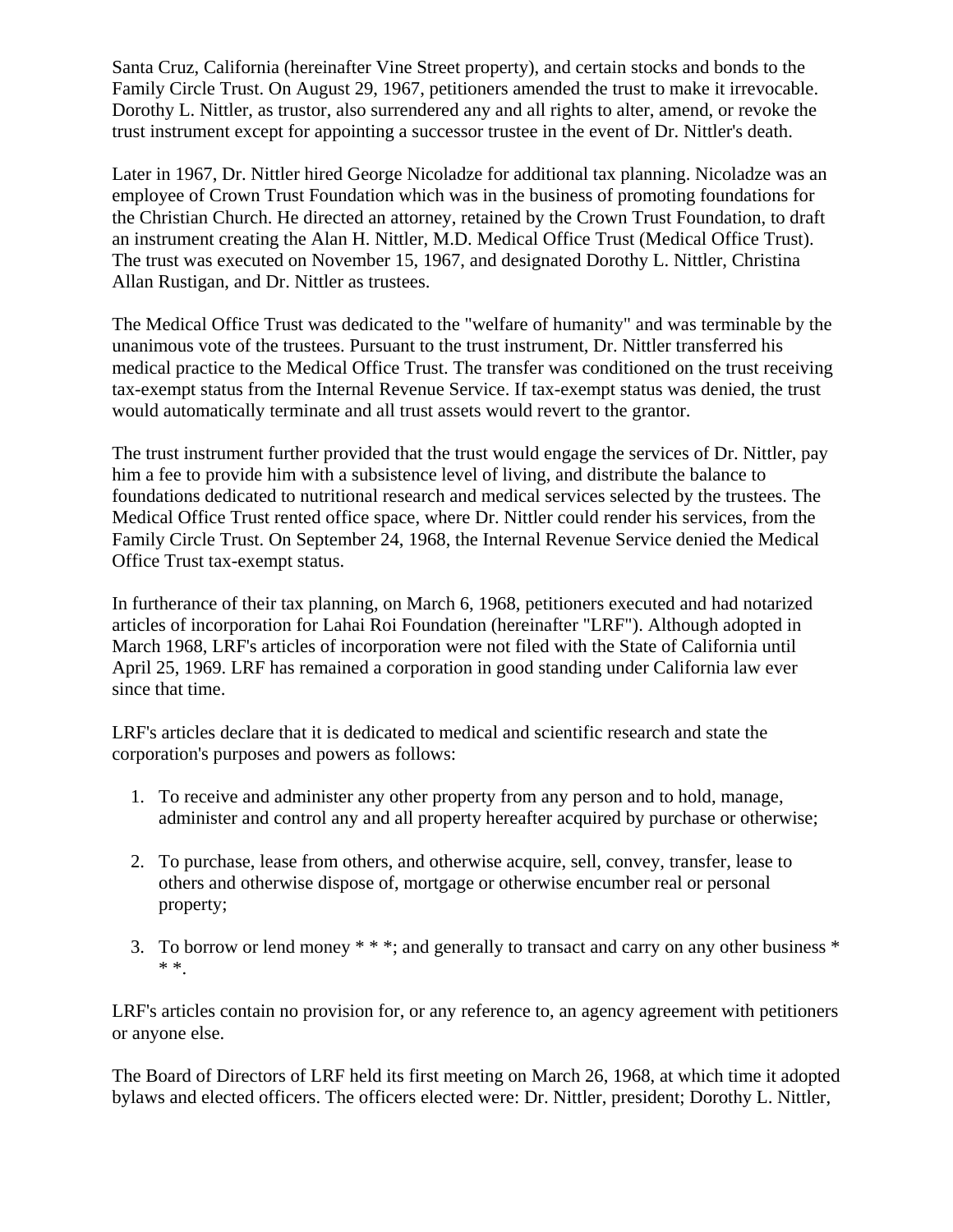vice president; and Christina A. Rustigan, secretary. At this meeting, there was discussion of LRF purchasing petitioners' ranch and a resolution to purchase was passed. Dr. Nittler, as president, was authorized by the corporation to execute whatever documents were required to effectuate the transfer of the ranch to LRF. Petitioners and LRF entered into an executory contract of sale for the ranch on March 26, 1968. The contract of sale conditioned the transfer on LRF receiving tax-exempt status from the Internal Revenue Service and stated, in part, that if LRF:

ultimately fails to achieve the status of an exempt organization qualified under the United States Internal Revenue Code Section 501(c)(3) and the California Revenue and Taxation Code Section 2370ld, then this sale and the transfer of the property to the Buyer by the Seller is hereby declared null and void, and the property shall be retransferred by the Buyer to the Seller, and the Seller shall thereupon cancel all notes and the parties shall be deemed to have not changed their position or ownership of assets from their status as of the date immediately preceding the date of this agreement. In the event that the sale under this agreement is voided ab initio as provided hereinabove, it is mutually agreed that the Seller shall have been the owner of the property at all times and all the transactions or business activities carried on by the Buyer shall have been carried on by the Buyer as the agent of the Seller, entirely on the Seller's behalf and without any proprietary interest in the Buyer. All expenses, taxes, capital improvements and contributions made by the Buyer shall be deemed to have been made by the Seller and executed by the Buyer as his agent.

According to LRF's books, which were set up on March 1, 1968, petitioners transferred the ranch, consisting of approximately 33 acres at this time, to LRF on August 8, 1968. Petitioners, however, did not actually transfer the ranch by deed to LRF until December 5, 1968. The deed, recorded in the official records of Santa Cruz County on December 9, 1968, contained no conditions or restrictions on the transfer and did not refer to the contract of sale dated March 26, 1968, or any subsequent agreement. In consideration for the ranch, LRF executed interestbearing notes payable to petitioners. Petitioners reported the transfer of the ranch as a sale on their 1968 Federal income tax return. Santa Cruz County assessed real property taxes for the ranch on LRF from 1968 through 1974, the last taxable year at issue.

Beginning in 1968, LRF engaged in numerous transactions with respect to the operation of the ranch and the purchase and sale of various properties. On September 24, 1968, LRF purchased the Vine Street property, the address of which had been changed to 913 Cedar Street (hereinafter the Vine/Cedar property), from the Family Circle Trust. The deed for the Vine/Cedar property was transferred to LRF in its name. On March 28, 1969, LRF by corporate resolution sold the Vine/Cedar property to a purchaser named Rittenhouse and authorized its president, Dr. Nittler, to handle the transaction. Rittenhouse executed an unsecured note to Dr. Nittler on March 27, 1969, one day before LRF authorized Dr. Nittler to sell the property.

During 1969, its first full year of existence, LRF engaged in several other business transactions. On August 6, 1969, LRF purchased five lots of Park Way Estates (hereinafter referred to as "Wanda Court") for approximately \$79,309 on which it planned to build houses in order to realize a quick return of cash. Although LRF obtained construction loans totalling \$62,500 for certain Wanda Court lots, the lots apparently were never improved, and from October 24, 1969 through July 3, 1970, LRF sold them to various unrelated third parties. LRF executed and recorded a deed for each of these lots and in none of the deeds was LRF designated as agent.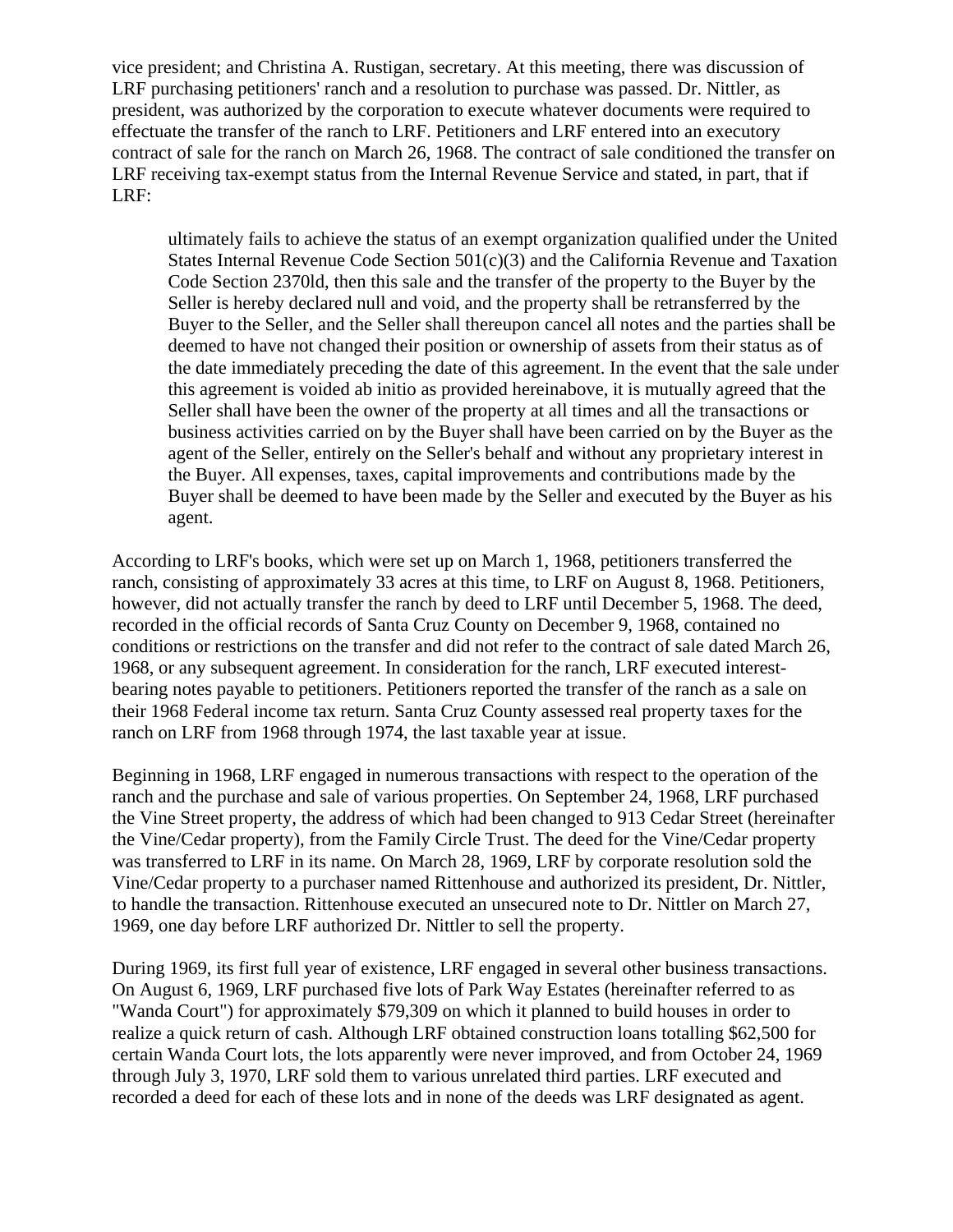LRF's gain from the sale of the Wanda Court lots was reflected in its books as well as on its Federal income tax return for the year ending March 31, 1970.

On July 18, 1969, LRF entered a construction contract with Ed Hansmann Construction Company for an office building to be located at 1830 Commercial Way (hereinafter Commercial Way property). LRF obtained a construction loan and mortgage payable in the amount of \$33,000 on the Commercial Way property. The gain from the sale of the Wanda Court lots enabled LRF to construct the office building which was later held for rental purposes.

On May 8, 1970, the Internal Revenue Service denied LRF's application for tax-exempt status and upheld its denial on September 30, 1970. The reason stated for the denial was:

The operation of the ranch in the manner described is an accommodation to the business and other private interests of your founders Dr. and Mrs. A.H. Nittler, as opposed to any public interest that might be attributable to individual activities carried on at the ranch. You are not, therefore<sup>[1]</sup>, operated for any of the purposes specified in section  $501(c)(3)$  of the Code.

Petitioners then instructed their accountant, Al Lambert, to begin reporting LRF's income and expenses on their own income tax returns as of calendar year 1971.

Shortly after LRF was denied tax-exempt status, George Nicoladze advised petitioners to reconvey the ranch to themselves and to retain LRF as a corporate shell. On March 16, 1971, LRF resolved to transfer "the operations of the orchard, livestock and poultry plus profits and expenses" to petitioners as of April 1, 1971, and to make "from that date interest on Mortgages Payable be their responsibility." Although LRF stopped filing Federal income tax returns for its taxable years following passage of this resolution, the resolution was never implemented. The ranch was never deeded back to petitioners in 1971 or any subsequent year and the notes executed by LRF to petitioners in payment for the ranch were never canceled. Moreover, petitioners never consulted an attorney about the mechanics of transferring title to the ranch.

From 1969 through 1974, LRF issued notes payable to petitioners for cash advances and contributions to capital. Although LRF filed Federal income tax returns only for its fiscal years 1968 through 1971, its general ledgers show rental income from its office buildings as follows: \$4,000 in 1970, \$5,720 in 1971, \$10,315 in 1972. LRF also had bank accounts and motor vehicles registered in its name.

Manuel A. Padilla, hired by petitioners in 1961, continued in the employ of LRF upon its incorporation. At various times LRF hired part-time employees. LRF filed Employer's Quarterly Federal Tax Returns through 1974 and issued W-2 forms to its employees.

On June 9, 1977, LRF sold the ranch for \$200,000. It executed the deed and received the sales proceeds. Title to the ranch had been insured by Western Title Insurance Company in LRF's name. The title insurance policy listed all the property interests of the ranch which LRF had held and conveyed.

Facts Relating to Issue 4. During the taxable years at issue Dorothy L. Nittler (hereinafter Mrs. Nittler) engaged in horsebreeding activities. By advertising in a number of magazines and publications she sold seven horses for an average price of \$2,000 per horse. The expenses arising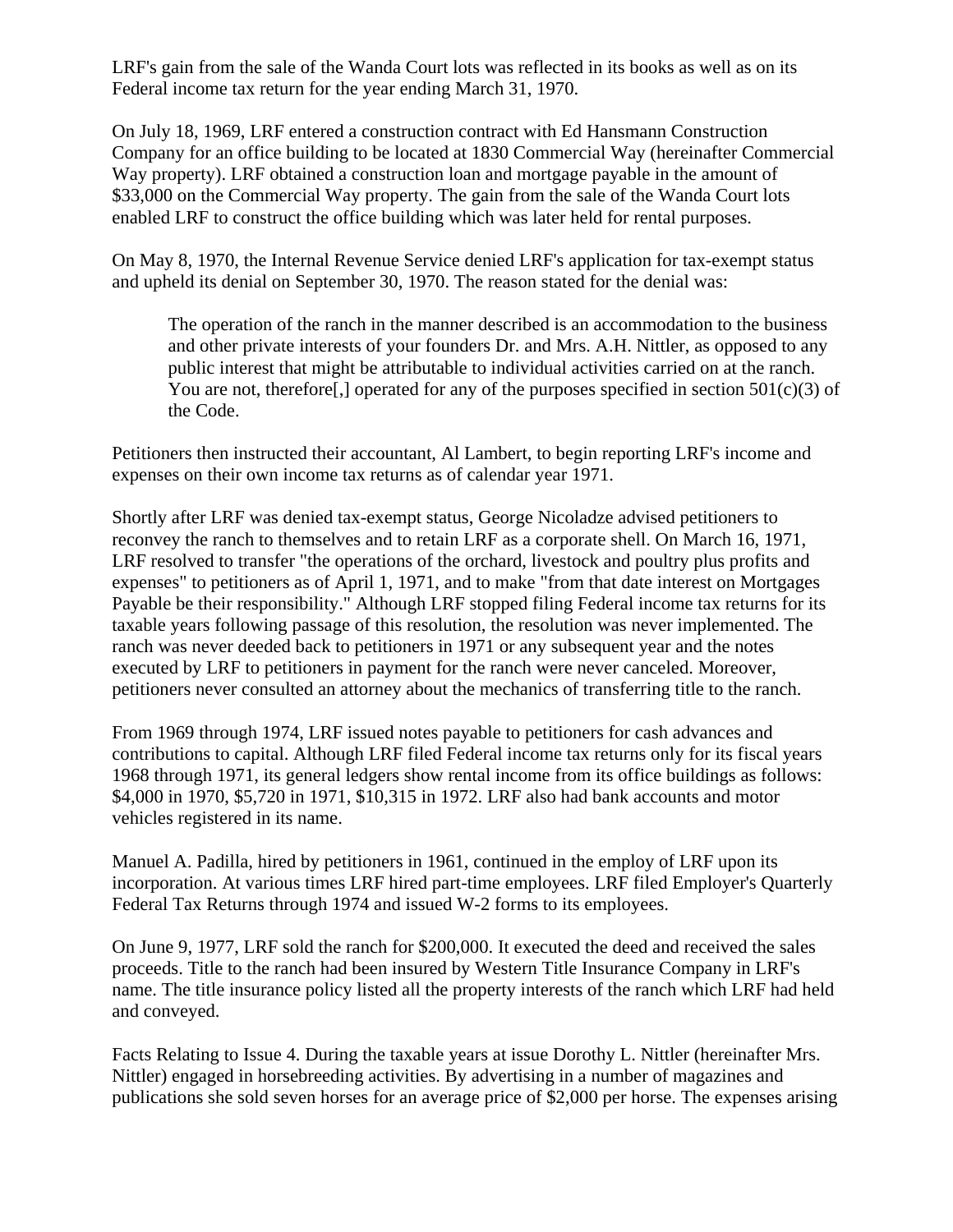from the horsebreeding activities and other activities designated as "ranch" were not recorded separately.

Facts Relating to Issue 5. In 1967, petitioners began converting the apple orchard on their ranch to an avocado orchard. Prior to the conversion, Dr. Nittler inquired about the feasibility of growing avocados in the Aptos area, the preferable variety of avocado tree to plant, and possible water problems he might encounter. While making his inquiry he learned that organic avocados sold for a substantially higher price than non-organic avocados. The higher selling price was due largely to the higher cost of producing organic avocados. Instead of sprays and herbicides, costlier methods of weed control such as hoeing and composting are necessary. Moreover, natural fertilizers such as kelp, bloodmeal, and fishmeal must be used and are higher in price than fertilizers for non-organic production.

In July 1967, petitioners began planting approximately 700 avocado trees on six to seven acres of the ranch. Dr. Nittler did much of the manual labor himself with the help of Manuel A. Padilla. The avocado trees were mostly of the Bacon and Hass varieties which are suitable for the area, normally take seven years to reach maturity, and ripen at different times throughout the year.

After planting the avocado trees, petitioners had problems irrigating them. Dr. Nittler initially used a hose for watering each tree. He then installed an underground emitter system which was constantly having to be dug up for repair. The emitter system was replaced by an above ground rainbird sprinkling system which also proved unsatisfactory and was finally replaced by a tap system. Moreover, petitioners had to drill several wells for irrigating the trees, one of which was drilled to a depth of 700 feet.

In December 1972, the Aptos area was hit by the worst freeze in its history. The freeze destroyed 150 to 200 of petitioners' avocado trees. Another 100 to 150 trees were shocked, but subsequently grew back from their roots. The freeze resulted in the loss of two crops of avocados.

Mrs. Nittler kept records of cash receipts and disbursements for both LRF and the Nittler family. She made journal entries in LRF's books of expenses she considered to be business-related after consulting with Dr. Nittler. Although she made allocations between personal and business expenses for property insurance premiums, gasoline, fertilizer, and utilities, Mrs. Nittler did not further distinguish the expenses related to the entire ranch from those related to the avocado orchard. The expenses shown on petitioners' tax returns were expenses related to the entire ranch excluding those expenses attributable to the house in which petitioners lived.

Having made her allocation, Mrs. Nittler would instruct a girl in Dr. Nittler's medical office to post various expenses designated as either personal or business on blue ledger cards. From these blue ledger cards and from Mrs. Nittler's journal entries, petitioners' accountant prepared computer printouts of profit and loss statements for LRF. The accountant did not review the receipts which Mrs. Nittler classified as either personal or business. Moreover, he never audited the information given him for the preparation of petitioners' returns.

Beginning with their 1971 Federal income tax return, petitioners reported the income and expenses recorded in LRF's books after March 31, 1971. When reporting the income and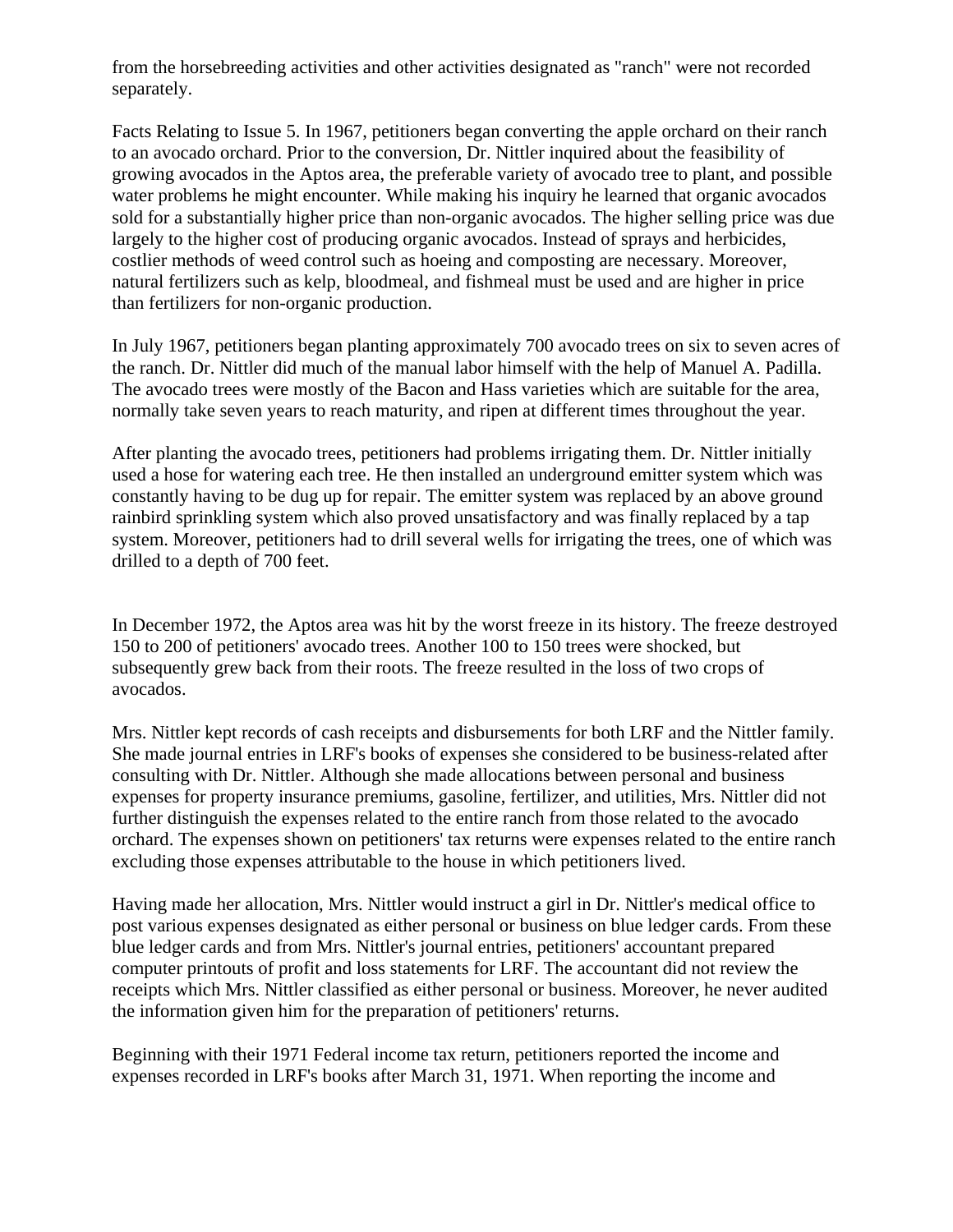expenses classified as business on petitioners' returns for 1973 and 1974, the accountant merely transferred the income and expenses listed on LRF's books to petitioners' personal account.

LRF's books and records disclose that expenses fell within three categories: (1) the expenses of the ranch; (2) the expenses in connection with renting the office buildings; (3) the expenses in connection with the sale of the Wanda Court properties. The expenses attributable to the ranch pertained to the following activities: (1) raising avocados; (2) maintaining farm animals; (3) maintaining a greenhouse; (4) maintaining the numerous buildings on the property; (5) maintaining the rest of the ranch not associated with the aforementioned activities or petitioners' residence. Over a seven-year period, petitioners deducted a total of \$418,859.64 for expenses attributable to the maintenance and operation of properties held in LRF's name.

## **Opinion**

Issue 1. On the question of whether LRF, a California corporation, was a separate taxable entity from 1968 through 1974, and, if so, whether it or petitioners should be treated as the beneficial owner(s) of ranch property, respondent determined that the income and expenses of LRF should be attributed to petitioners because they in substance owned the ranch property and carried on the farming operation.[4] In their petition, petitioners alleged that such determination was erroneous. Respondent, agreeing with petitioners, amended his answer accordingly. In reply to respondent's amended answer, petitioners denied that LRF is a separate entity and claimed that the income and expenses of LRF are attributable to themselves.

Petitioners' position is based on essentially three alternative arguments: (1) LRF was a mere sham created solely for the benefit of petitioners and should not be recognized for Federal tax purposes; (2) LRF never received good title to the ranch so the income and expenses of the farming operation are attributable to petitioners; and (3) even if LRF held good title to the ranch it was merely acting as petitioners' agent with respect to the farming operation. Respondent maintains that the income and expenses of the farming operation are attributable to LRF because it is a California corporation in good standing and has held good title to the ranch since December 5, 1968. For reasons set out below, we find petitioners' position unpersuasive and hold for respondent.

Petitioners argue that LRF was a mere sham corporation which should be disregarded for tax purposes because they were in complete control of LRF's income and the farming operation on the ranch. We disagree.

Generally a corporation is respected as a separate entity for tax purposes. New Colonial Ice Co.v. Helvering [4 USTC ¶ 1292], 292 U.S. 435, 442 (1934); Weigman v. Commissioner [Dec. 28,372], 47 T.C. 596, 604 (1967), affd. [68-2 USTC ¶ 9592] 400 F. 2d 584 (9th Cir. 1968). The principal exceptions are when the corporation is a sham or when the corporation has been created for the purpose of tax avoidance. Britt v. United States [70-1 USTC ¶ 9400], 431 F. 2d 227, 233 (5th Cir. 1970); Strong v. Commissioner [Dec. 33,748], 66 T.C. 12, 22 (1976). In Moline Properties, Inc. v. Commissioner [43-1 USTC ¶ 9464], 319 U.S. 436 (1943), the Supreme Court established the rule for recognizing a corporation as a separate entity by stating:

The doctrine of corporate entity fills a useful purpose in business life. Whether the purpose be to gain an advantage under the law of the state of incorporation or to avoid or to comply with the demands of creditors or to serve the creator's personal or undisclosed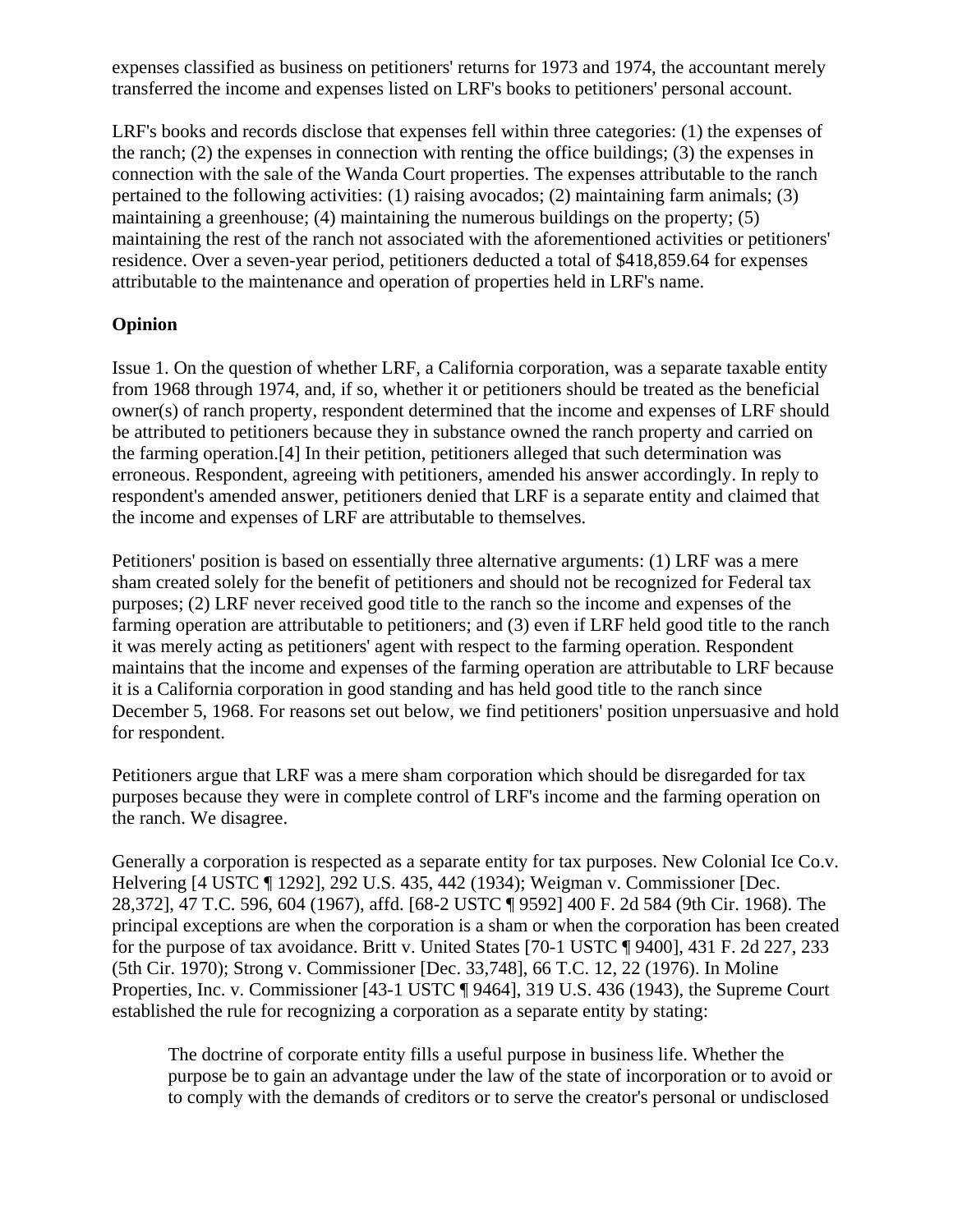convenience, so long as that purpose is the equivalent of business activity or is followed by the carrying on of business by the corporation, the corporation remains a separate taxable entity. 319 U.S. 438-439. [Footnote omitted.]

We believe LRF had a business purpose and carried on business activity. The corporation was formed for the purpose of acquiring, selling, managing, and mortgaging properties. During the taxable years at issue, LRF's business activity included several transactions fulfilling its corporate purposes such as the buying and selling of the Wanda Court properties and the construction and rental of the Commercial Way office building. Although LRF's business activity was not extensive, it was sufficient for recognizing it as a separate entity. A determination of whether a corporation is doing business is not necessarily dependent on the quantum of business activity, such activity may be minimal. Britt v. United States, supra at 235, 237. Moreover, LRF conducted too many corporate activities to be disregarded. See Weigman v. Commissioner [Dec. 28,372], 47 T.C. 596, 605 (1967). It maintained bank accounts, paid real estate taxes, entered contracts and had employees. In addition, it kept books and records, filed income tax returns, paid employees' salaries and filed their W-2 forms.

Petitioners' argument that they were in complete control of LRF's income and the farming operation on the ranch is of no avail in their attempt to convince us that LRF should not be recognized as a separate taxable entity. A taxpayer's claim that his controlled corporation should be disregarded will be closely scrutinized. Strong v. Commissioner, supra at 24. The Supreme Court has held that shareholder domination, even to the extent that a corporation could be said to lack beneficial ownership of its assets and income, is insufficient to permit taxpayers to ignore the corporation's existence. National Carbide Corp. v. Commissioner [49-1 USTC ¶ 9223]) 336 U.S. 422, 433-34 (1949); Moline Properties, Inc. v. Commissioner, supra.

Petitioners next argue that even if LRF is a separate entity for tax purposes, it never received good title to the ranch property. Under California law, LRF did not come into existence until April 25, 1969, when its articles of incorporation were filed with California's Secretary of State. Hence, petitioners argue that the deed purportedly transferring title to the ranch to LRF on December 5, 1968, was ineffective because the requirements of delivery and acceptance were absent. The question of when a sale or exchange is complete — or who owns property $[5]$  — for Federal income tax purposes is essentially a question of fact to be resolved by considering all the facts and circumstances. Tennessee Natural Gas Lines, Inc. v. Commissioner [Dec. 35,486], 71 T.C. 74, 83 (1978); Baird v. Commissioner [Dec. 34,374], 68 T.C. 115, 124 (1977); Deyoe v. Commissioner [Dec. 34,000], 66 T.C. 904, 910 (1976). The test is one of practicality. Clodfelter v. Commissioner [70-1 USTC ¶ 9413], 426 F. 2d 1391 (9th Cir. 1970), affg. [Dec. 28,573] 48 T.C. 694 (1967); Commissioner v. Segall [40-2 USTC ¶ 9676], 114 F. 2d 706 (6th Cir. 1940), revg. [Dec. 10,086] 38 B.T.A. 43 (1938), cert. denied 313 U.S. 562. Among the factors considered are the transfer of legal title and the shift of the benefits and burdens of ownership of the property. Merrill v. Commissioner [Dec. 26,076], 40 T.C. 66, 74 (1963), affd. per curiam, [64-2 USTC ¶ 9771] 336 F. 2d 771 (9th Cir. 1964). For purposes of real property, the courts generally have placed special emphasis on the earlier of the transfer of legal title or the practical assumption of the benefits and burdens of ownership. Deyoe v. Commissioner, supra; Dettmers v. Commissioner, 430 F. 2d 1019, 1023 (6th Cir. 1970), affg. Estate of Johnston v. Commissioner, 51 T.C. 290 (1968). On the basis of this record, we conclude that the benefits and burdens of ownership passed to LRF on December 5, 1968.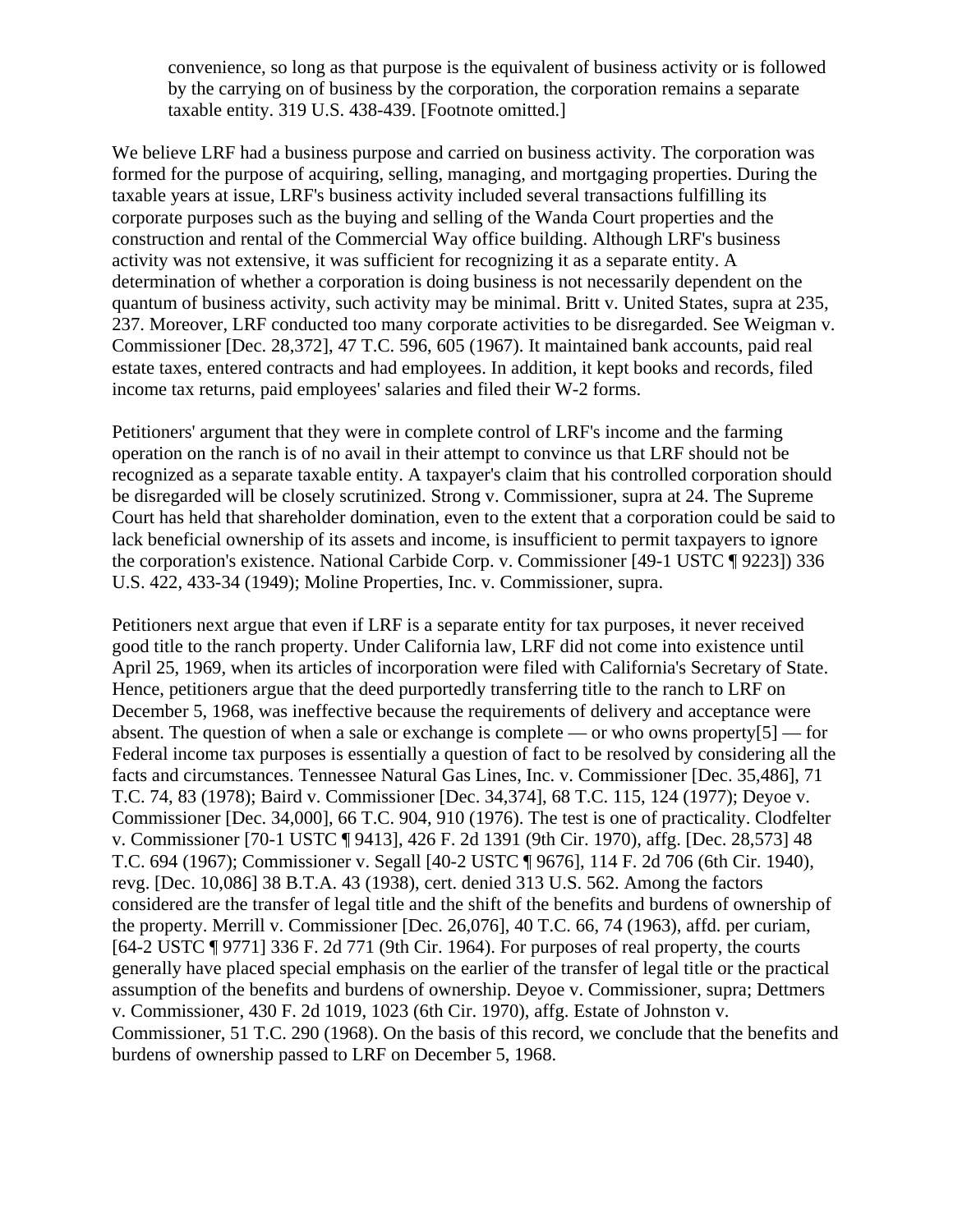The validity of a transaction under state law is not conclusive of its bona fides for purposes of Federal taxation. Commissioner v. Tower [46-1 USTC ¶ 9189], 327 U.S. 280 (1946), Gouldman v. Commissioner [48-1 USTC ¶ 9129], 165 F. 2d 686 (4th Cir. 1948). Although the refinements of conveyancing under California law were not complied with, LRF as an unincorporated association assumed the benefits and burdens of ownership after the transfer of title by deed occurred. LRF held title in its own name and executed interest-bearing notes payable to petitioners for the ranch. The transaction was not only reflected on LRF's books, but Santa Cruz County assessed LRF for the real property taxes on the ranch. LRF also insured title to the ranch in its own name. Moreover, petitioners reported gain from the sale of the ranch on their 1968 Federal income tax return. Finally, in 1977, though subsequent to the taxable years at issue, LRF sold the ranch by executing a deed in its own name and received the proceeds from the sale.

Petitioners' final argument is that even if LRF held title to the ranch it was merely doing so as their agent. In support of this position, they contend the March 26, 1968, contract of sale serves as a written agency agreement between LRF and themselves. We find petitioners' argument unconvincing because it is inconsistent with the facts.

The deed by which petitioners transferred title to the ranch neither incorporated nor referred to the March 26, 1968, contract of sale between petitioners and LRF. There were no other corporate documents indicating that LRF was to act in the capacity of agent rather than beneficial owner of the ranch. When petitioners were notified that LRF was denied tax-exempt status, they passed a corporate resolution, which was never implemented, authorizing the reconveyance of the ranch to themselves. If, as conditioned in the March 26, 1968, contract of sale, LRF was acting as petitioners' agent at the time it was denied tax-exempt status, the resolution to reconvey would have been unnecessary for petitioners to insure themselves the benefits of deductions arising from the expenses incurred for the farming operation. Petitioners simply did not treat LRF like an agent until after March 31, 1971, when they transferred the income and expenses from LRF's books to their own for income tax purposes. This case is not unlike Moline v. Commissioner, supra at 440, where the Supreme Court noted that "There was no actual contract of agency, nor the usual incidents of an agency relationship."

Our inability to find an agency relationship is further supported by the reasons cited above for finding LRF as the beneficial owner of the ranch. Since LRF acted in its own name with respect to the ranch property, its ownership thereof will not be disregarded. See Strong v. Commissioner [Dec. 33,748], 66 T.C. 12, 24 (1976). LRF's business purpose was not simply that of carrying on the normal duties of an agent. National Carbide Corp. v. Commissioner, supra at 437.

Petitioners adopted the corporate form for doing business. Choosing the advantages of incorporation to do business requires the acceptance of the tax disadvantages as well. Moline v. Commissioner, supra; Higgins v. Smith [40-1 USTC ¶ 9160], 308 U.S. 473, 477 (1940). In sum, petitioners are not entitled to the deductions for the expenses from the farming operations on the ranch after December 5, 1968, because from that time LRF was the beneficial owner of the ranch and incurred the expenses as a separate taxable entity. We have considered petitioners' other arguments and find them unpersuasive.

Issue 2. Upon creating the Medical Office Trust, Dr. Nittler transferred his medical practice to the trust. Respondent maintains the transfer was an assignment of income. He argues that since Dr. Nittler transferred the mere right to collect the income he earned from his medical practice rather than income-producing property, such income is taxable to him. Petitioners contend that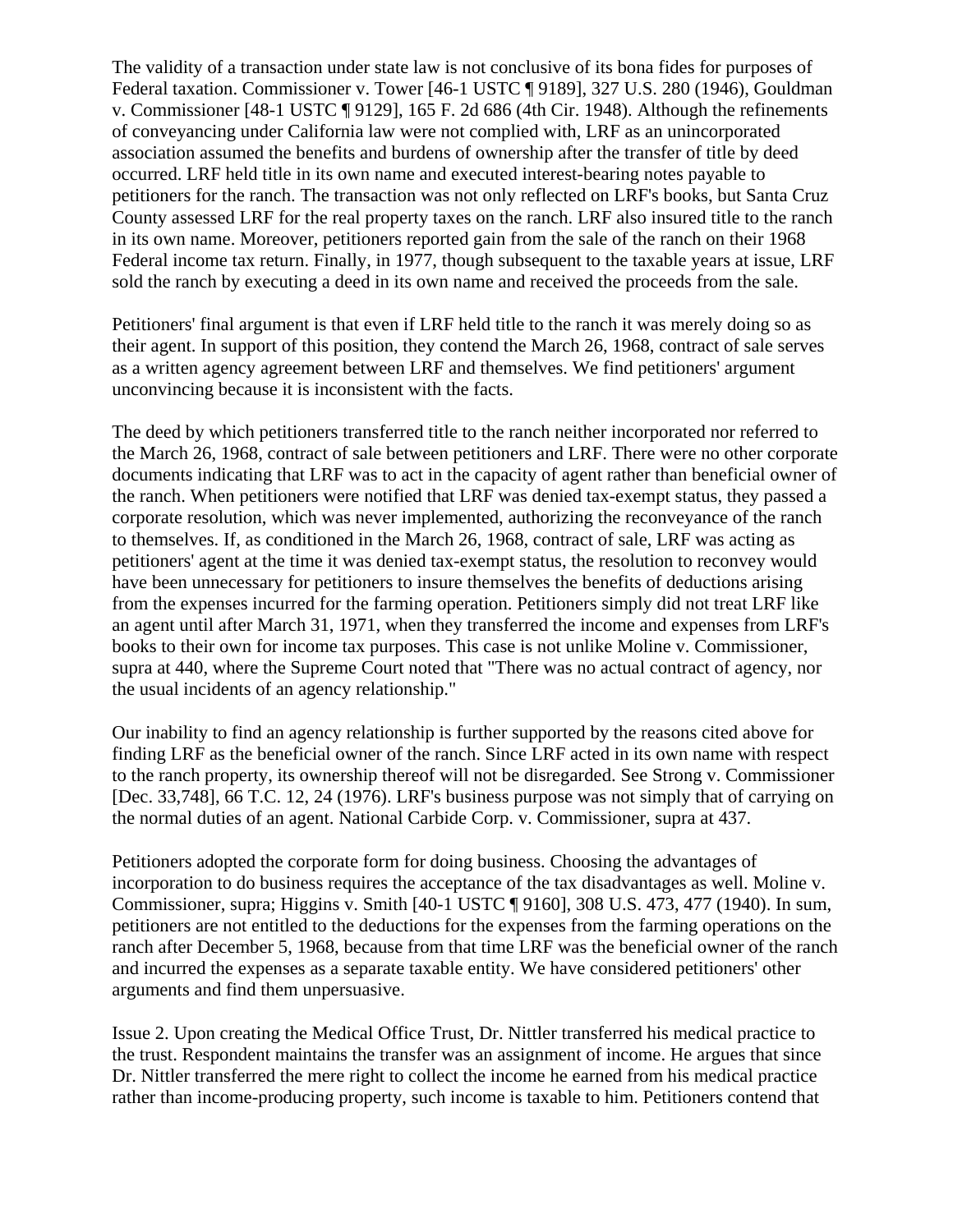Dr. Nittler transferred his business to the trust. They argue that just because the income reported by the trust was earned by the rendering of Dr. Nittler's services is not sufficient reason to tax him on such income. We disagree and hold for respondent.

Section  $61(a)(1)$  defines gross income, in part, as income from whatever source derived including compensation for services. The principle that income must be taxed to him who earns it was firmly established in Lucas v. Earl [2 USTC ¶ 496], 281 U.S. 111 (1930). Whether the ultimate recipient of diverted income is an individual or, as in this case, an entity such as a trust is immaterial. United States v. Basye [73-1 USTC ¶ 9250], 410 U.S. 441, 449 (1973). An inquiry as to whether there has been an assignment of income involves determining who in fact controls the earning of such income. American Savings Bank v. Commissioner [Dec. 30,881], 56 T.C. 828, 839 (1971).

The Medical Office Trust instrument provided that upon transfer of his medical practice to the trust, Dr. Nittler was to be employed by the trust to practice medicine. Despite the transfer and employment arrangement, however, we believe Dr. Nittler, not the trust, had ultimate control over earning income from the medical practice. The trust did not operate Dr. Nittler's medical practice, he did, in that the rendering of medical services was under his sole control. The amount of income the trust reported depended on whether Dr. Nittler rendered medical services which bore no relationship to the fee providing him with a subsistence level of living. He exerted the effort to earn the income and merely made an anticipatory assignment of his right to collect such income. Hence, the trust had little more than the power to collect the income after it had been earned by Dr. Nittler.

Respondent also maintains, in the alternative, that since the trust violates nearly every provision of Subchapter J, the income reported by the trust should have been reported by Dr. Nittler. We find it unnecessary to address those arguments because the record shows that the trust corpus was comprised of income only from Dr. Nittler's medical practice which we have already attributed to him. Therefore, all the income derived from the medical practice should have been reported by Dr. Nittler himself.

Issue 3. As to whether LRF or the Medical Office Trust qualify as a tax-exempt organization within section 501(c)(3) and, if so, whether petitioners or the Medical Office Trust are entitled to deductions under section 170 for contributions made to one or both organizations, petitioners maintain that respondent should not have denied either organization tax-exempt status under section  $501(c)(3)$ .[6] Respondent's reasons for denying tax-exempt status to LRF and the Medical Office Trust were that both organizations served the business and private interests of petitioners rather than any public interest purposes specified in section  $501(c)(3)$ . In view of the record in this case we must hold for respondent, and petitioners' argument warrants only a brief comment.

Petitioners argue that respondent's denial of tax-exempt status to LRF, because LRF was operating the ranch for their business and private interests, is inconsistent with respondent's claim that LRF should be recognized as a separate entity. We disagree. The purpose of most closely held corporations is to serve the private interests of their incorporators. Although this is sufficient reason to deny a corporation tax-exempt status, it is certainly no reason for refusing to recognize a corporation as an entity separate from its incorporators. National Carbide Corp. v.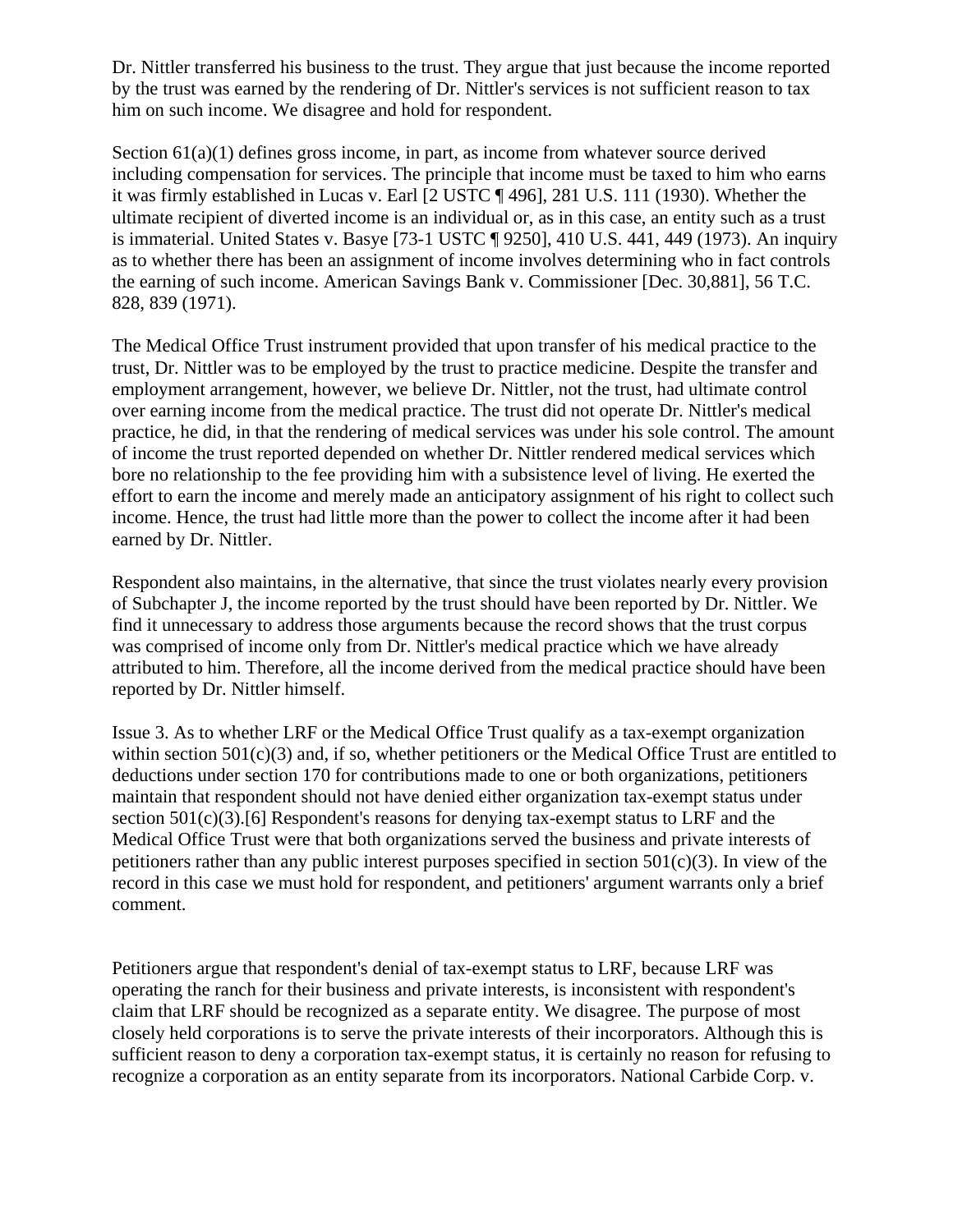Commissioner, supra; Moline Properties, Inc. v. Commissioner, supra. Creating a corporation is merely exercising the choice of the form in which a taxpayer wants to do business.

Despite the stated purposes for creating LRF and the Medical Office Trust in their respective instruments, the facts do not support a finding that either organization was organized for educational and research purposes and petitioners have failed to present any evidence showing otherwise. Thus, respondent's denial must be sustained and neither petitioners nor the Medical Office Trust are entitled to charitable contribution deductions provided by section 170 for amounts they advanced to either organization. These amounts must be treated as contributions to the capital of LRF or transfers to the corpus of the Medical Office Trust.

Issue 4. On the issue of whether Mrs. Nittler was engaged in the activity of horsebreeding for profit during the years at issue, petitioners contend that she was so engaged and is entitled to deduct losses sustained from such activity in excess of gross income earned from such activity. Respondent maintains that Mrs. Nittler's horsebreeding activity was merely a hobby and that petitioners have failed to carry their burden of proving that she was engaged in it for profit. We agree and hold for respondent.

Section 162(a) allows a taxpayer to deduct all ordinary and necessary expenses paid or incurred during the taxable year in carrying on a trade or business. The test for determining whether a taxpayer is carrying on a trade or business under section 162 is whether he engaged in the activity with the primary purpose and intention of making a profit. Allen v. Commissioner [Dec. 35,977], 72 T.C. 28, 33 (1979); Dunn v. Commissioner [Dec. 35,353], 70 T.C. 715, 720 (1978).

Beginning in 1970, section 183 is applicable for determining whether an activity was not engaged in for profit. Section 183(a) provides the general rule that if a taxpayer engaged in an activity, and "if such activity is not engaged in for profit, no deduction attributable to such activity shall be allowed under this chapter except as provided in this section." Section 183 (b)(1) provides that deductions which would be allowable without regard to whether such activity is engaged in for profit shall be allowed. Section 183(b) (2) provides that deductions which would be allowable only if such activity is engaged in for profit shall be allowed "but only to the extent that gross income derived from such activity for the taxable year exceeds the deductions allowable by reason of paragraph (1)." Section 183(c) defines an activity not engaged in for profit as follows:

(c) Activity Not Engaged in for Profit Defined. — For purposes of this section, the term "activity not engaged in for profit" means any activity other than one with respect to which deductions are allowable for the taxable year under section 162 or under paragraph (1) or (2) of section 212.

The test for determining profit motive before and after the enactment of section 183 is whether a taxpayer entered into or conducted an activity with the good faith expectation of making a profit, regardless of whether that expectation was reasonable. Mercer v. Commissioner [67-1 USTC ¶ 9390], 376 F. 2d 708, 710-711 (9th Cir. 1967); Dunn v. Commissioner, supra; Bessenyey v. Commissioner [Dec. 27,660], 45 T.C. 261, 273-274 (1965), [67-2 USTC ¶ 9488] affd. 379 F. 2d 252 (2d Cir. 1967), cert. denied 389 U.S. 931 (1967). Section 1.183-2(b), Income Tax Regs., sets forth some of the relevant factors, generally distilled from prior case law, which are to be considered in determining whether a taxpayer had a bona fide expectation of making a profit.[7] This expectation, however, is not to be resolved on the basis of any one factor but on the basis of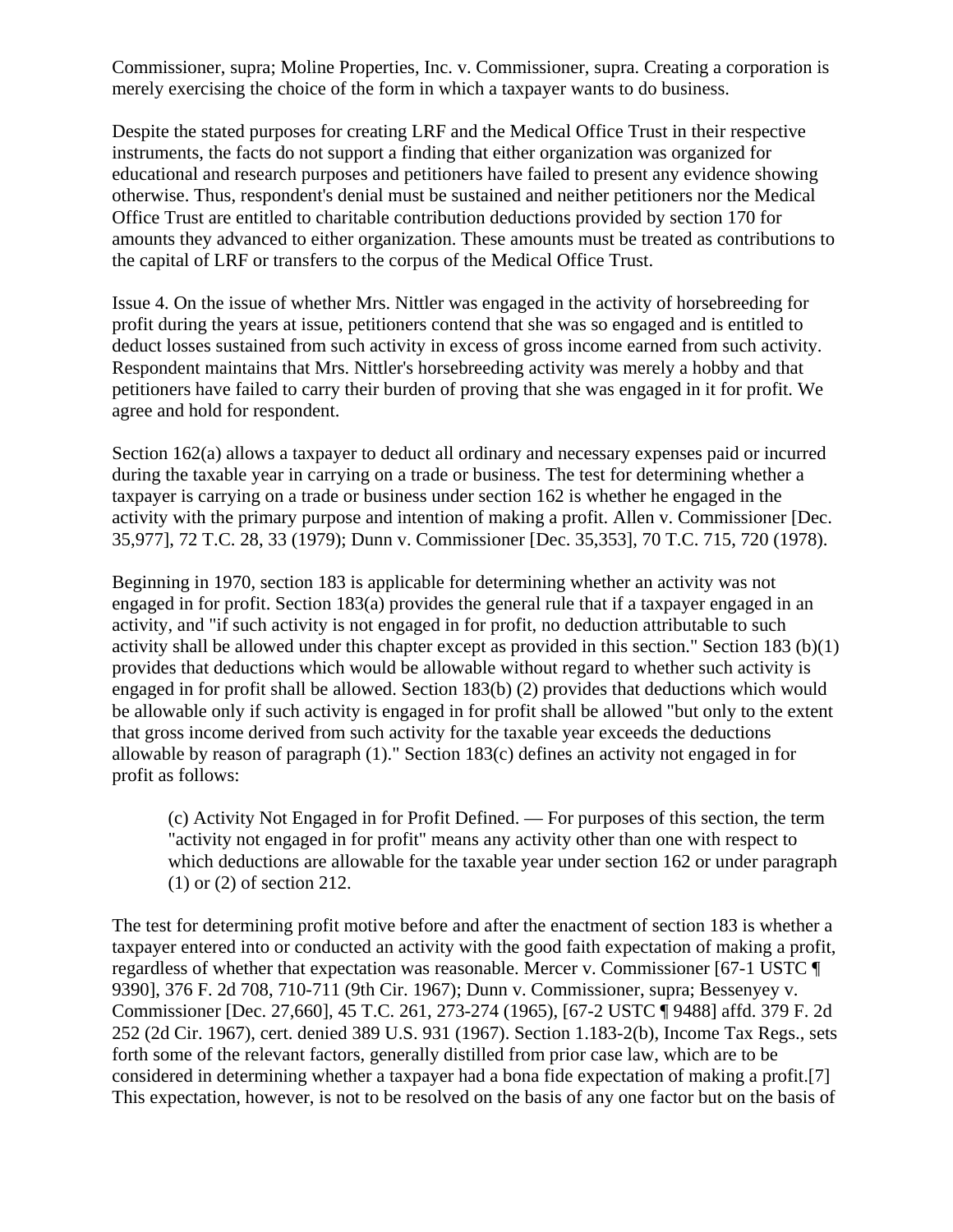all the facts and circumstances. Sec. 1.183-2(b), Income Tax Regs.; Allen v. Commissioner, supra.

The only evidence in the record is Mrs. Nittler's testimony that she raised horses for profit, not for fun, and that she advertised her horses for sale in magazines and horse-related publications. She also testified that she sold seven horses for an average price of \$2,000 per horse. This is insufficient evidence to persuade us that she was engaged in horsebreeding with a bona fide expectation of making a profit.

Furthermore, Mrs. Nittler, as keeper of the books for LRF and her family, failed to maintain separate books and records for an activity she contends was a separate business. No evidence was presented showing when horses were purchased and sold or the timing and amount of expenditures for feed and other items needed for the horsebreeding activity. The expenditures were merely lumped with other ranch expenses which we have largely attributed to LRF. Petitioners simply have not carried their burden of proving that Mrs. Nittler's horsebreeding activities were profit-motivated.[8] Welch v. Helvering [3 USTC ¶ 1164], 290 U.S. 111 (1933); Rule 142(a), Tax Court Rules of Practice and Procedure.

Issue 5. We must next determine the amount of business expense deductions petitioners are entitled to for the taxable years as issue. Petitioners claimed business expense deductions of \$418,859.64 for the farming operation on the ranch over the seven-year period at issue. Respondent claims that such amount was excessive because some of the deductions are attributable to LRF and petitioners failed to properly allocate deductible business expenses from nondeductible personal expenses. On the basis of the entire record and of our finding LRF a separate taxable entity, we agree.

Deductions are a matter of legislative grace, New Colonial Ice. Co.v. Helvering [4 USTC ] 1292], 292 U.S. 435 (1934), and petitioners bear the burden of proving they are entitled to claimed deductions as well as the correctness of the claimed amounts. Welch v. Helvering [3 USTC ¶ 1164], 290 U.S. 111 (1933), Rule 142, Tax Court Rules of Practice and Procedure. An expense must bear a proximate relationship to the conduct of a business in order to be deductible as an ordinary and necessary business expense under section 162. Having found that LRF, as beneficial owner of the ranch after December 5, 1968, is entitled to the deductions arising from the farming operation on the ranch after that time, we must determine whether petitioners are entitled to any deductions arising from the farming operation on the ranch prior to December 5, 1968.

The farming operation on the ranch was comprised of several activities such as growing avocados, horsebreeding, raising other farm animals, and maintaining a greenhouse. In his brief respondent conceded that the growing of avocados was an activity engaged in for profit. Having found that the horsebreeding activity was not engaged in for profit, expenses arising from such activity must be treated as nondeductible personal expenses to the extent they exceed gross income from such activity. Since petitioners did not attempt to prove that any of the other ranch activities were profit-motivated, our determination as to the amount of their allowable business expense deductions pertains solely to those arising from the avocado growing activity.

Claiming petitioners failed to prove that they properly allocated their expenditures as either deductible business or nondeductible personal expenses, Wiles v. United States [62-2 USTC ¶ 9663], 312 F. 2d 574, 577 (10th Cir. 1962), respondent urges us to deny them any business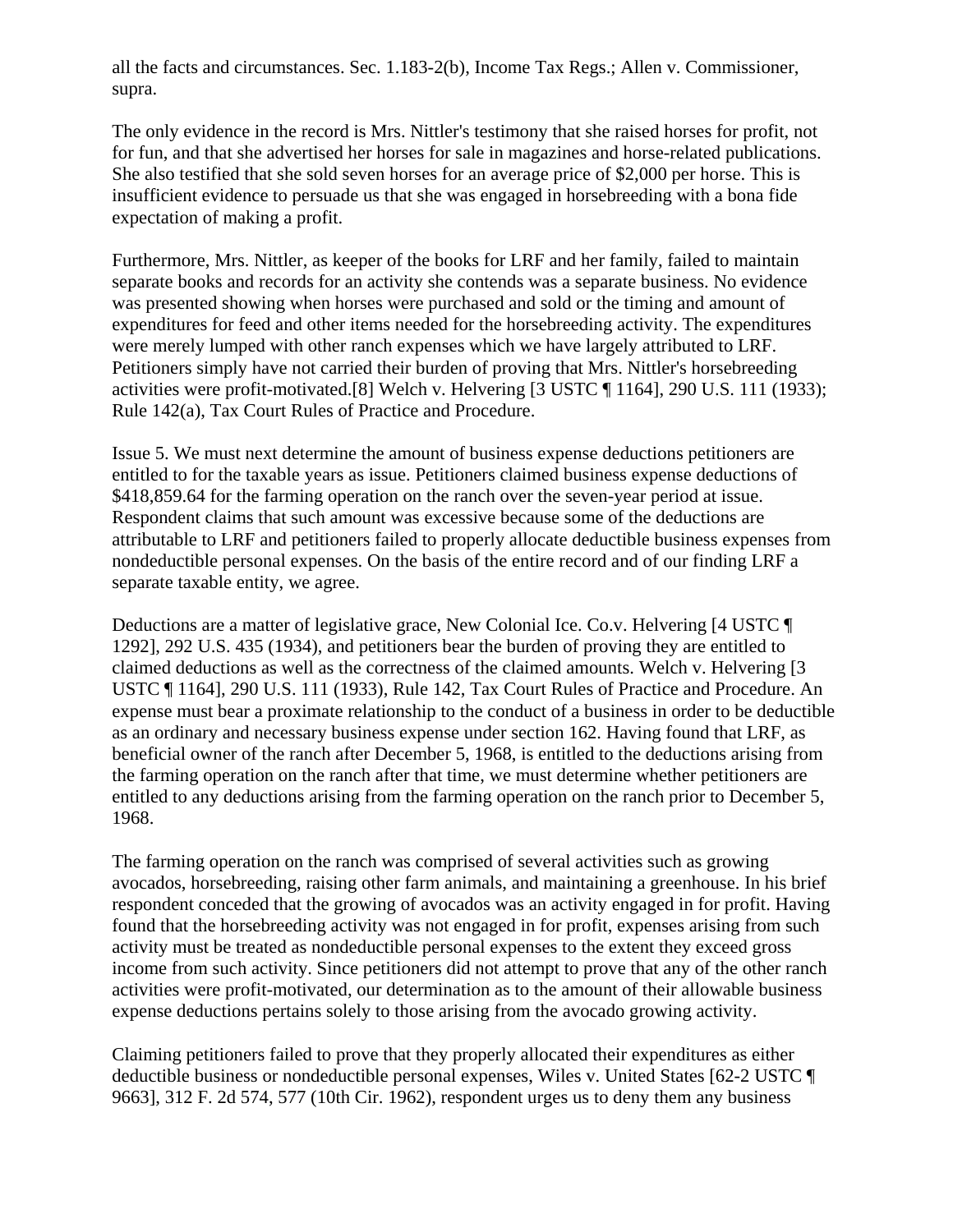expense deductions arising from their avocado growing activity. Petitioners' bookkeeping methods and allocations were imprecise, but to allow no deductions when we know business expenses were incurred is too harsh a result. On the basis of the record, we must make a careful approximation under the rule of Cohan v. Commissioner [2 USTC ¶ 489], 39 F. 2d 540 (2d Cir. 1930), bearing heavily on petitioners whose inexactitude is of their own making.

Petitioners, as well as two experts, testified and introduced documentary evidence to show the cost of developing an avocado orchard. Petitioners' expert, Wilbur Britt, owned a 40-acre ranch on which he planted 150 avocado trees per acre. He testified that, although he was not certain about the exact cost of developing and maintaining his avocado orchard, he knew that his bank account went down \$3,000 to \$4,000 per month. He also pointed out, however, that this amount included expenses incurred for his nursery business and that the total of such expenses was offset by profit. On the basis of Britt's testimony that it costs from \$36,000 to \$48,000 per year to develop and maintain a 40-acre orchard consisting of 6,000 trees, respondent contends that a 6 acre orchard consisting of 700 trees would cost between \$5,400 and \$7,200 per year to operate.

Respondent's expert, Ronald H. Tyler, is a farm adviser with the University of California in Santa Cruz County and author of a report entitled "Avocado Growing in Santa Cruz County." He was a credible witness and testified to verify a conclusion in his report that the "total costs for orchard development varies from \$3,000 to \$6,000 per acre over a five-year period excluding cost of land and irrigation facilities." The cost estimates in his report, however, are defective as applied to this case. They were based on the San Diego area in 1967 and the Santa Barbara area in 1970 because no cost estimates were made for Santa Cruz County where petitioners' orchard was located. The estimates in his report also did not take into account the higher costs of raising organic avocados due to using special fertilizers and cultivation methods. In Mr. Tyler's opinion, petitioners' expenses would have been approximately \$1,500 per acre the first year of development and \$400 to \$500 per acre for years following.

On the basis of these experts' testimony, the documentary evidence submitted by both petitioners and respondent, and the entire record, we have determined under the Cohan rule that the expenses relating to the development of petitioners' 6-7 acre avocado orchard during the first year, 1967, were \$15,000 excluding property taxes. The expenses incurred during 1968 were \$5,000, excluding property taxes. We find it unnecessary to determine the business expenses for subsequent years because they are attributable to LRF which is not a party to this case. Since the ranch was conveyed to LRF on December 5, 1968, the business expenses we have determined for 1968 must be allocated between petitioners and LRF in the computation under Rule 155, Tax Court Rules of Practice and Procedure.

Issue 6. Finally, we must decide whether section  $6651(a)(1)$  and (2) penalties should be imposed on the Alan H. Nittler, M.D. Medical Office Trust.

In his notice of deficiency respondent imposed the penalties provided by section  $6651(a)(1)$  for failure to file a timely return and section 6651(a)(2) for failing to pay taxes in a timely manner on the Medical Office Trust. Determinations made by respondent in his notice of deficiency are presumed correct. The burden is on petitioners to show that those determinations are wrong. Welch v. Helvering [3 USTC ¶ 1164], 290 U.S. 111 (1933); Rule 142(a), Tax Court Rules of Practice and Procedure. Since petitioners, as trustees, presented no evidence with respect to this issue, they have failed to carry their burden, and, therefore, the imposition of the penalties must be sustained.[9]